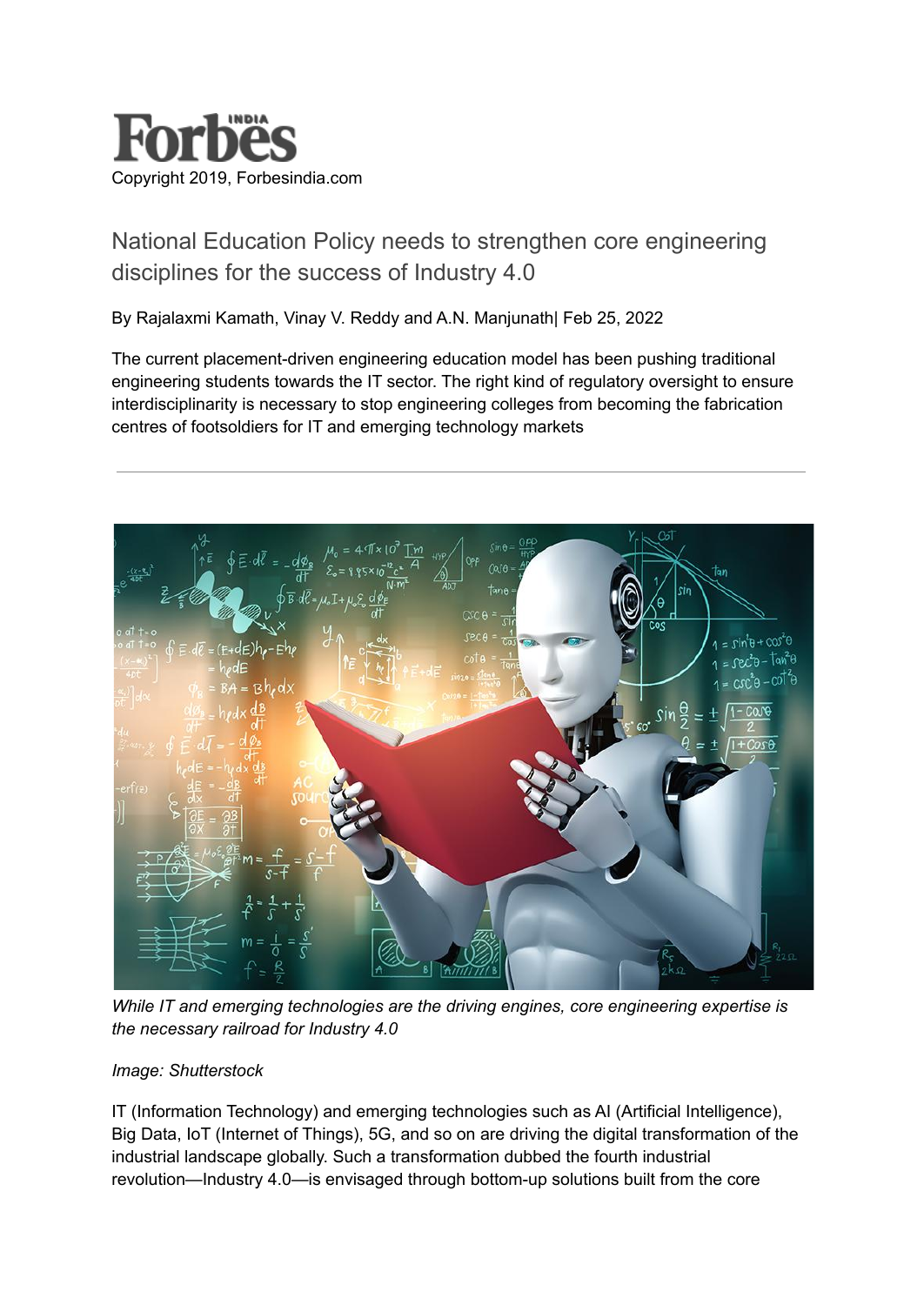engineering contexts within respective industries. For example, in the case of the manufacturing sector, IoT is expected to interconnect production equipment in the factory floors and enable contextual predictive maintenance solutions, utilising the data gathered from such equipment. In the case of the energy sector, services for maintaining grid stability and efficiency are envisaged based on the high volume of data from interconnected smart sensors installed on the transmission and distribution infrastructure. In this scenario, solutions are designed using IT or emerging [technologies](https://www.forbesindia.com/article/iim-ahmedabad/ict-education-stakeholders-need-to-move-from-technology-provision-to-technology-integration/70963/1) but with a deeper appreciation and understanding of the core engineering capabilities.

While IT and emerging technologies are the driving engines, core engineering expertise is the necessary railroad for [Industry](https://www.forbesindia.com/article/sustainability-special/industry-40-indias-urgent-need-to-make-the-revolution-green/68165/1) 4.0. Therefore, the required interdisciplinary skills have to be like the former complementing a clear understanding of the latter. In the Indian context, Industry 4.0 could fuel the long-missed secondary sector growth. However, it is contingent on building the said interdisciplinary skills. Engineering colleges are a critical peg in equipping the engineers they churn out every year with these necessary skills. Though the National [Education](https://www.forbesindia.com/article/budget-2022/budget-2022-education-gets-a-digital-push/73339/1) Policy (NEP), 2020 envisages inter-disciplinarity in engineering education, the shape it takes is contingent on how the present engineering landscape is structured. Given this background, we discuss the present situation of Indian engineering education to bring out relevant policy prescriptions around engineers driving Industry 4.0 and secondary sector growth.

Until the late 1980s, the state was the dominant supplier of engineers through autonomous IITs and RECs (which are now NITs), and the public sector was the main employer, capturing about 85 percent of post-matriculate employment. Very few private engineering colleges had autonomy on par with these public institutes. A new wave started in the late 1980s when the [IT](https://www.forbesindia.com/article/iim-bangalore/indian-itbpm-sector-needs-to-restructure-processes-to-bridge-the-core-vs-it-divide/70749/1) boom accompanied a mushrooming of privately funded non-autonomous engineering colleges. India now produces a million engineers every year, and at present, over 90 percent of them are produced from these private and non-autonomous engineering colleges. Unlike IITs and NITs, where autonomy allows elective choices to students to train themselves for the interdisciplinary industry expectations, the curriculum in these non-autonomous colleges is completely stipulated by the state technical university to which they are affiliated.

To match the expectations of students and their parents, non-autonomous affiliated colleges have resorted to building alternate structures to improve their campus placement records, which is a major metric in ranking the colleges. We give these observations based on our study of a non-autonomous engineering college, near Bengaluru. IT recruiters are a boon to such colleges. In this college, placements in non-IT industries is considered difficult. The head of placements, for instance, expressed that the placements in the non-IT core industries largely happen through informal channels as companies in such industries often don't have the wherewithal to recruit in large numbers. To suit the needs of the IT sector, the college has instituted a separate HR department to offer training in soft [skills](https://www.forbesindia.com/article/news-by-numbers/what-indias-youth-want-skillbased-hiring-over-work-experience/69157/1) and programming skills to match the skill-sets needed by the IT sector. A formal placement process is laid out to facilitate prominent IT companies of Bengaluru to conduct on-campus placements in this college. Students apply for these placements irrespective of their engineering disciplines, and over 95 percent of the placed students in the last five years, from across disciplines, were placed in IT companies. Such numbers far outweigh the meagre placements of one or two every year in their respective core engineering sectors. The dominance of IT [placements](https://www.forbesindia.com/article/jobs-of-the-next-decade/soft-skills-to-accelerate-your-career-growth/66481/1) is acknowledged by students within the college, who have